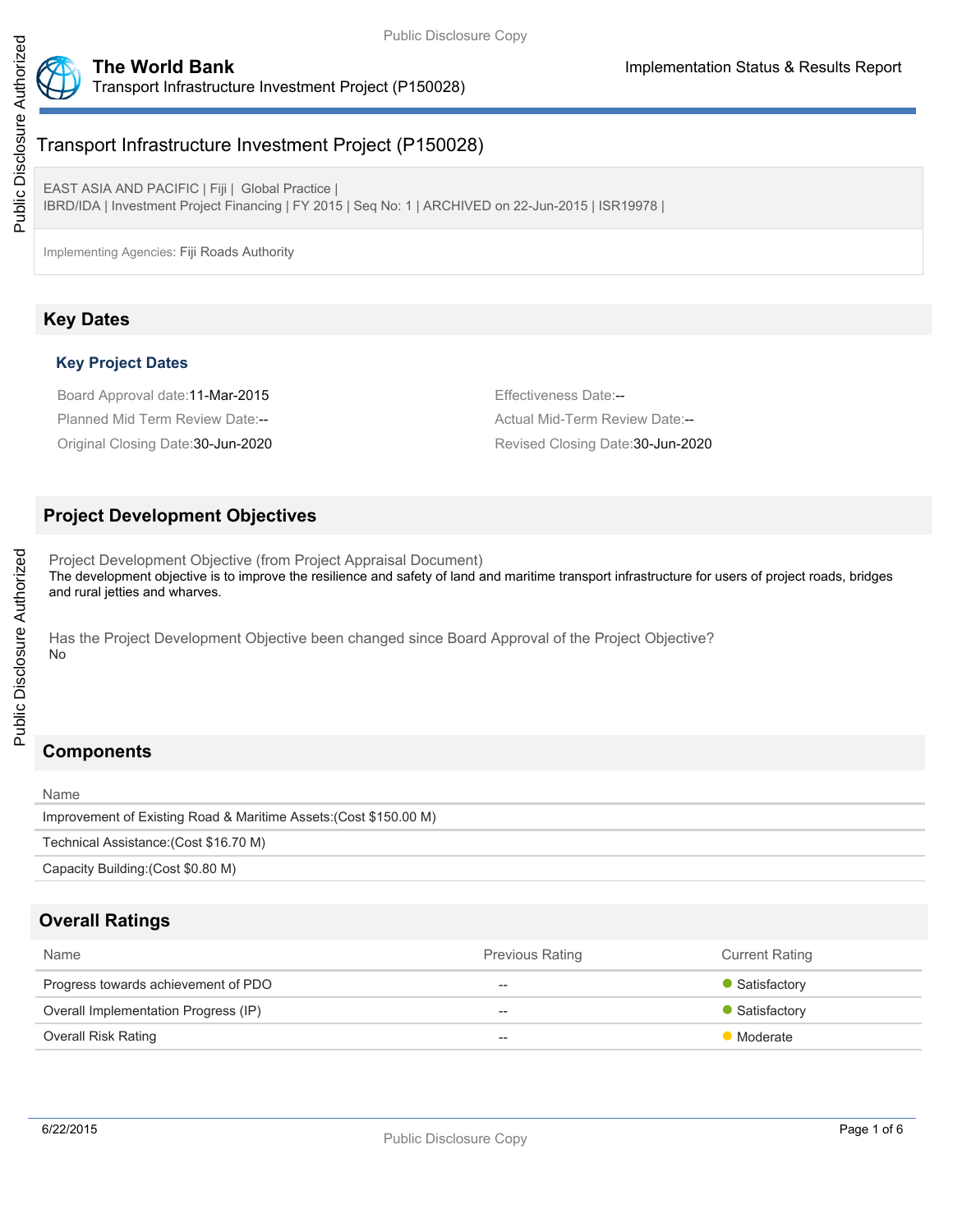

## **Implementation Status and Key Decisions**

Since the legal agreements for the project have not been signed, it is too early to report on progress towards meeting the project development objectives.

### **Risks**

## **Systematic Operations Risk-rating Tool**

| <b>Risk Category</b>                                            | Rating at Approval | <b>Previous Rating</b>                              | <b>Current Rating</b> |
|-----------------------------------------------------------------|--------------------|-----------------------------------------------------|-----------------------|
| <b>Political and Governance</b>                                 | $- -$              | $-$                                                 | • Substantial         |
| Macroeconomic                                                   | --                 | $- -$                                               | • Moderate            |
| Sector Strategies and Policies                                  | --                 | $-$                                                 | • Moderate            |
| Technical Design of Project or Program                          | $- -$              | $- -$                                               | • Moderate            |
| Institutional Capacity for Implementation and<br>Sustainability | $- -$              | $-$                                                 | • Moderate            |
| Fiduciary                                                       | $- -$              | $-$                                                 | • Moderate            |
| <b>Environment and Social</b>                                   | --                 | $\hspace{0.05cm} -\hspace{0.05cm} -\hspace{0.05cm}$ | • Substantial         |
| <b>Stakeholders</b>                                             | --                 | $-$                                                 | • Moderate            |
| Other                                                           | --                 | $\hspace{0.05cm} -\hspace{0.05cm} -\hspace{0.05cm}$ | $-$                   |
| Overall                                                         | --                 | $- -$                                               | • Moderate            |

## **Results**

#### **Project Development Objective Indicators**

Length of FRA roads constructed to revised standards for resilience and safety. (Kilometers, Custom)

|           | <b>Baseline</b> | Actual (Previous)             | Actual (Current) | End Target  |
|-----------|-----------------|-------------------------------|------------------|-------------|
| Value     | 0.00            | $-$                           | 0.00             | 100.00      |
| 6/22/2015 |                 | <b>Public Disclosure Copy</b> |                  | Page 2 of 6 |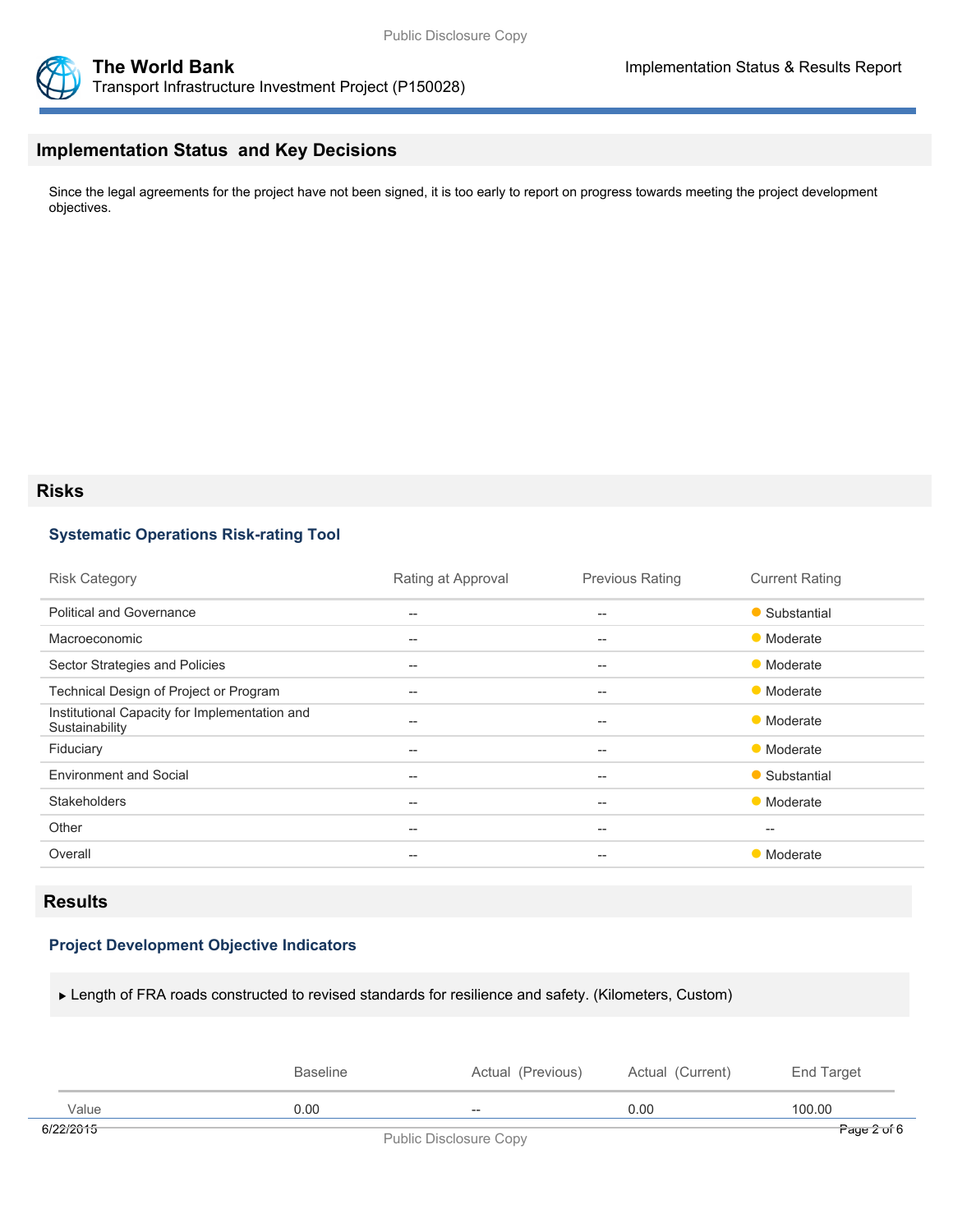



| Date | $ ln 1 - 2015$ | $- -$ | 18-Jun-2015 | -Jun-2020 |
|------|----------------|-------|-------------|-----------|

## Length of roads with minimum 3-Star rating for vehicle occupants based on iRAP assessments. (Kilometers, Custom)

|       | Baseline    | Actual (Previous) | Actual (Current) | End Target  |
|-------|-------------|-------------------|------------------|-------------|
| Value | 25.00       | --                | 25.00            | 65.00       |
| Date  | 01-Jul-2015 | $- -$             | 18-Jun-2015      | 30-Jun-2020 |

### Population at a reduced risk of bridge failure. (Number, Custom)

|       | <b>Baseline</b> | Actual (Previous) | Actual (Current) | End Target  |
|-------|-----------------|-------------------|------------------|-------------|
| Value | 0.00            | $- -$             | 0.00             | 250000.00   |
| Date  | 01-Jul-2015     | $- -$             | 18-Jun-2015      | 30-Jun-2020 |

### Number of rural jetties/wharves requiring high priority attention. (Number, Custom)

|       | <b>Baseline</b> | Actual (Previous) | Actual (Current) | End Target  |
|-------|-----------------|-------------------|------------------|-------------|
| Value | 35.00           | $- -$             | 35.00            | 29.00       |
| Date  | 01-Jul-2015     | $- -$             | 18-Jun-2015      | 30-Jun-2020 |

### Overall Comments

**Intermediate Results Indicators**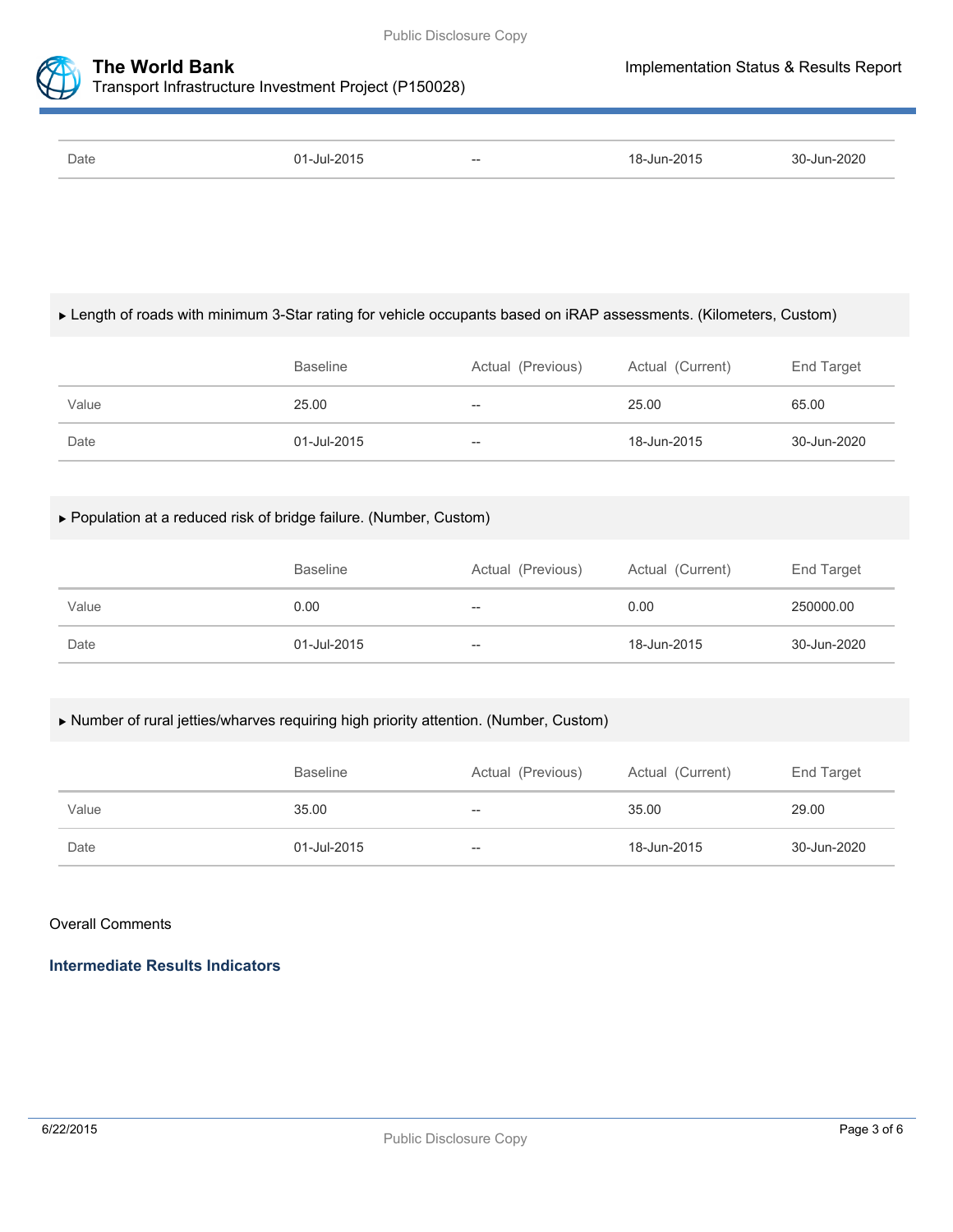



| ▶ Roads rehabilitated, Rural (Kilometers, Core) |                 |                   |                  |             |  |
|-------------------------------------------------|-----------------|-------------------|------------------|-------------|--|
|                                                 | <b>Baseline</b> | Actual (Previous) | Actual (Current) | End Target  |  |
| Value                                           | 0.00            | $\hspace{0.05cm}$ | 0.00             | 90.00       |  |
| Date                                            | 01-Jul-2015     | $\hspace{0.05cm}$ | 18-Jun-2015      | 30-Jun-2020 |  |

#### Bridges tendered. (Number, Custom)

|       | <b>Baseline</b> | Actual (Previous) | Actual (Current) | End Target  |
|-------|-----------------|-------------------|------------------|-------------|
| Value | 0.00            | $- -$             | 0.00             | 45.00       |
| Date  | 01-Jul-2015     | $- -$             | 18-Jun-2015      | 30-Jun-2020 |

#### Jetties/wharves tendered. (Number, Custom)

|       | <b>Baseline</b> | Actual (Previous) | Actual (Current) | End Target  |
|-------|-----------------|-------------------|------------------|-------------|
| Value | 0.00            | $- -$             | 0.00             | 6.00        |
| Date  | 01-Jul-2015     | $- -$             | 18-Jun-2015      | 30-Jun-2020 |

#### Street lights reinstated and/or installed new. (Number, Custom)

|       | <b>Baseline</b> | Actual (Previous) | Actual (Current) | End Target  |
|-------|-----------------|-------------------|------------------|-------------|
| Value | 0.00            | $- -$             | 0.00             | 5000.00     |
| Date  | 01-Jul-2015     | $-\!$             | 18-Jun-2015      | 30-Jun-2020 |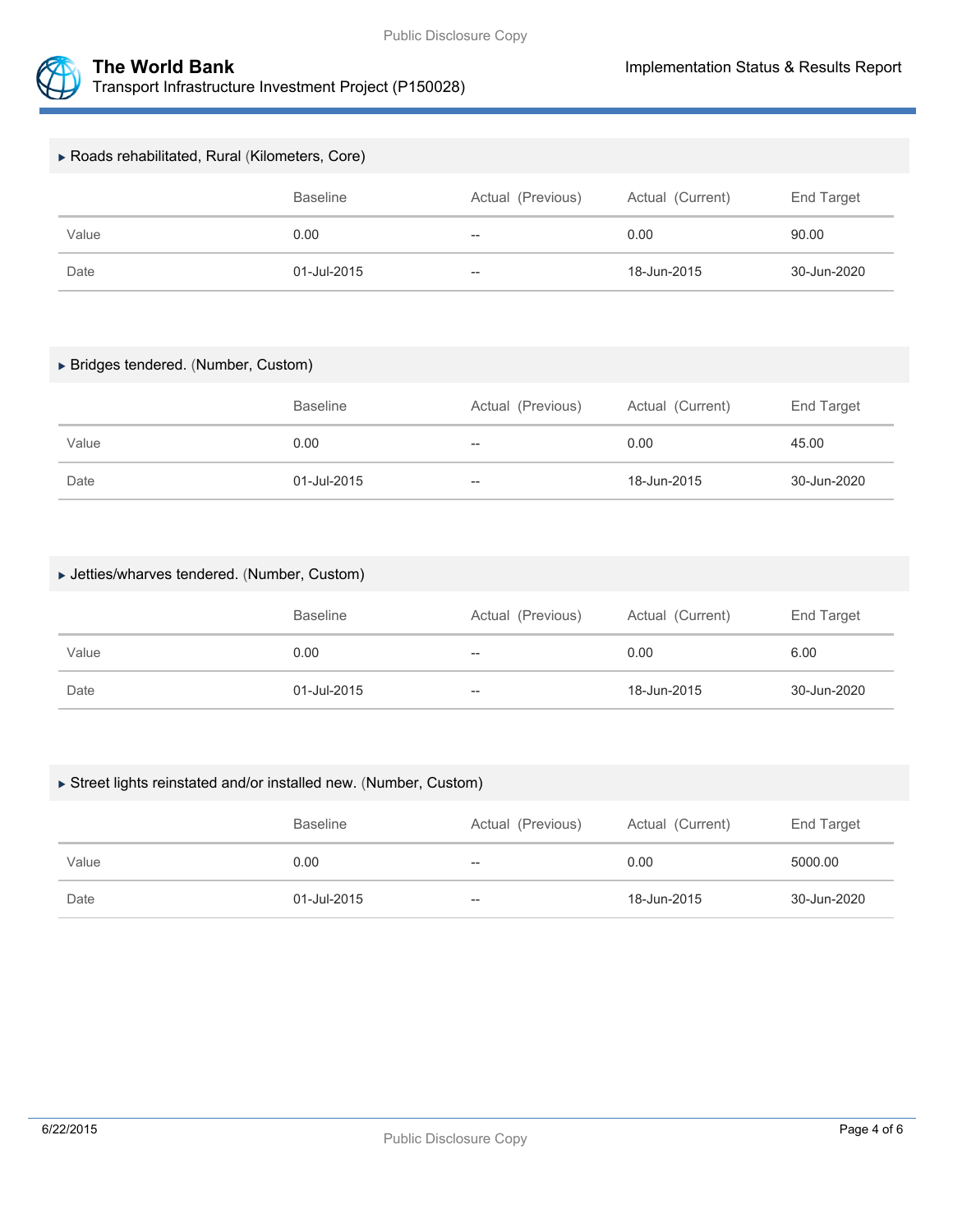

| ► Community assets constructed that benefit women. (Number, Custom) |                 |                   |                  |             |  |  |
|---------------------------------------------------------------------|-----------------|-------------------|------------------|-------------|--|--|
|                                                                     | <b>Baseline</b> | Actual (Previous) | Actual (Current) | End Target  |  |  |
| Value                                                               | 0.00            | $- -$             | 0.00             | 55.00       |  |  |
| Date                                                                | 01-Jul-2015     | $- -$             | 18-Jun-2015      | 30-Jun-2020 |  |  |

#### Project designs consider gender issues (Percentage, Custom)

|       | <b>Baseline</b> | Actual (Previous) | Actual (Current) | End Target  |
|-------|-----------------|-------------------|------------------|-------------|
| Value | 0.00            | $-$               | 0.00             | 100.00      |
| Date  | 01-Jul-2015     | $- -$             | 18-Jun-2015      | 30-Jun-2020 |

#### Overall Comments

## **Data on Financial Performance**

#### **Disbursements (by loan)**

| Project                    | Loan/Credit/TF    | <b>Status</b>    | Currency      | Original | Revised      | Cancelled                                           | <b>Disbursed</b> | Undisbursed        | <b>Disbursed</b>  |
|----------------------------|-------------------|------------------|---------------|----------|--------------|-----------------------------------------------------|------------------|--------------------|-------------------|
| P150028                    | <b>IBRD-84820</b> | Not<br>Effective | USD           | 50.00    | 50.00        | 0.00                                                | 0.00             | 50.00              | $0\%$             |
| <b>Key Dates (by loan)</b> |                   |                  |               |          |              |                                                     |                  |                    |                   |
| Project                    | Loan/Credit/TF    | <b>Status</b>    | Approval Date |          | Signing Date | <b>Effectiveness Date</b>                           |                  | Orig. Closing Date | Rev. Closing Date |
| P150028                    | <b>IBRD-84820</b> | Not<br>Effective | 11-Mar-2015   | $--$     |              | $\hspace{0.05cm} -\hspace{0.05cm} -\hspace{0.05cm}$ | 30-Jun-2020      |                    | 30-Jun-2020       |

#### **Cumulative Disbursements**